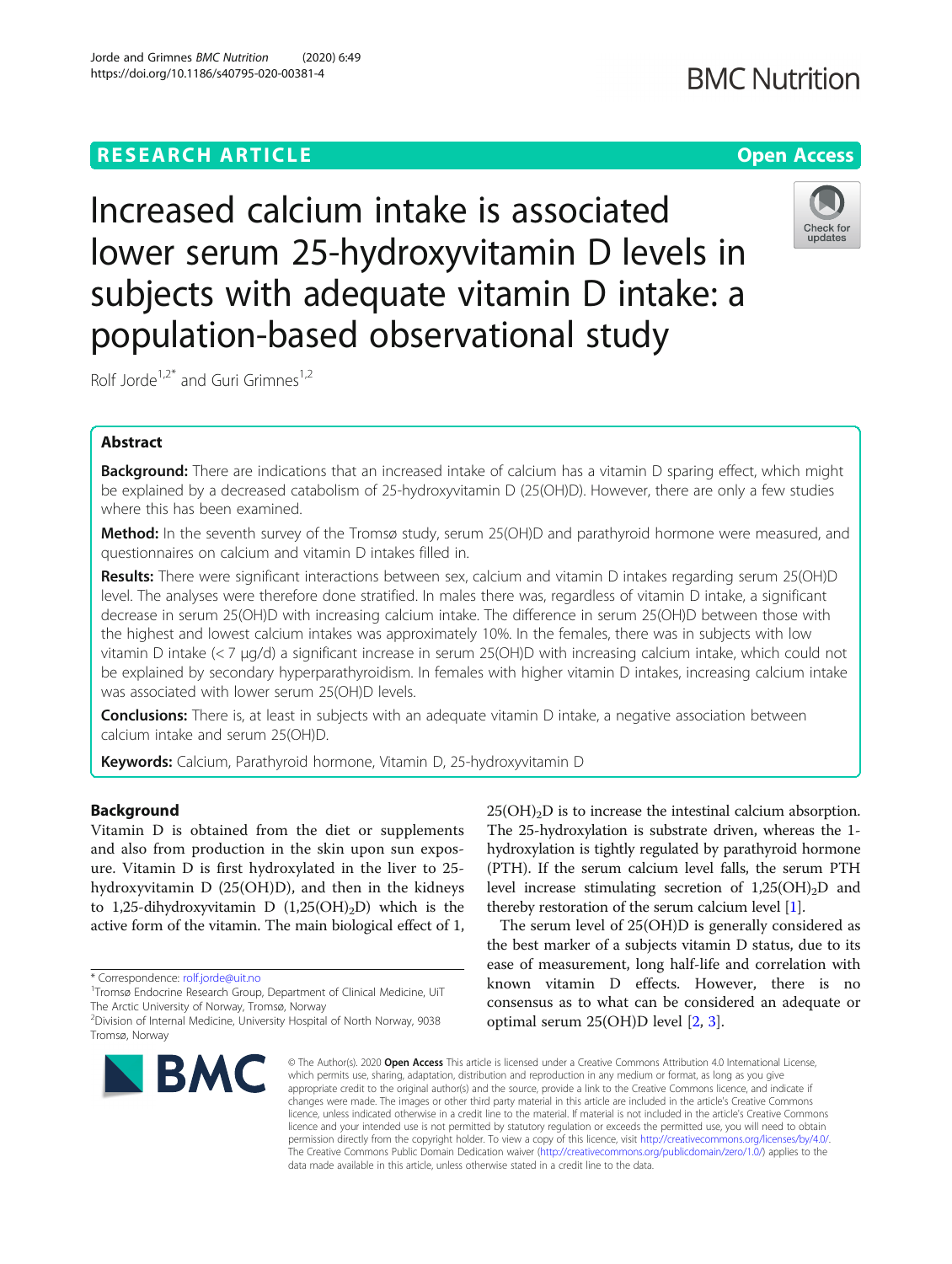Vitamin D deficiency may in children lead to rickets and in adults to osteomalacia. At least for the prevention of rickets, it appears that a high calcium intake can compensate for a low vitamin D intake and vice versa [[4\]](#page-8-0). There are also indications that there might be an interaction between these intakes, so that a high calcium intake cause an increase in the serum 25(OH)D level as reviewed by Heaney [\[5](#page-8-0)]. Thus, rats fed a high calcium diet had a higher serum 25(OH)D level than rats on a low calcium diet  $[6]$  $[6]$ , and in rats the inactivation of 25(OH)D in the liver is increased by calcium deprivation [[7\]](#page-8-0). Furthermore, in subjects with primary or secondary hyperparathyroidism Davies et al. have shown that the half-life of 25(OH)D was lower in those with high 1,  $25(OH)<sub>2</sub>D$  levels. This could be explained by 1,  $25(OH)<sub>2</sub>D$  inducing the 24-hydroxylase which is the enzyme starting the degradation process of 25(OH)D as well as  $1,25(OH)_{2}D$  [[8\]](#page-8-0). Based on these observations the concept of a vitamin D sparing effect of a high calcium intake has been suggested [[9\]](#page-8-0).

However, observational studies on calcium and vitamin D intakes regarding serum 25(OH)D levels have been equivocal. Thus, Olmos et al. found the serum 25(OH)D level to be positively correlated with dairy intake in 1811 individuals [[10\]](#page-8-0), as did Kinyamu in 243 women [\[11\]](#page-8-0). On the other hand, this was not confirmed by Hill et al. in a group of 1015 adolescents from Northern Ireland [\[12\]](#page-8-0) nor by Andersen et al. in a group of 247 Pakistani living in Denmark and with low serum 25(OH)D levels [[13](#page-8-0)]. Similarly, randomized controlled trials (RCTs) have shown a large and positive effect by calcium supplementation on the 25(OH)D response to vitamin D supplementation in one study [\[14\]](#page-8-0), which has not been confirmed in others [\[15](#page-8-0)–[18\]](#page-8-0).

In the last Tromsø study serum 25(OH)D was measured and questionnaires on intakes of vitamin D and calcium filled in by more than 11,000 subjects. In a sub-group of 1917 subjects serum PTH was measured as well. This gave us the opportunity to evaluated interrelationships between these intakes regarding serum 25(OH)D level, and to evaluate if these relationships could be explained by secondary hyperparathyroidism, which to our knowledge has not been done in a huge cohort before.

# Methods

## Study design and participants

The Tromsøs study is a population-based health survey performed in Tromsø, Northern Norway at 69° North. The first survey was performed in 1974 and the seventh survey in 2015/2016. Originally the study focused on cardiovascular diseases and their prevention, but later surveys have included a wide range of tests and analyses [[19\]](#page-8-0). In the seventh survey all citizens older than 40 years and living in the municipality of Tromsø were invited, and 64.7% (21,083) attended. The subjects filled in a general health questionnaire including intakes of vitamin D and calcium supplements, sunny vacation(s) last two months, and use of solarium. Intakes of vitamin D and calcium were estimated based on a validated food frequency questionnaire that included 261 questions on food items, meals, and beverages [[20](#page-8-0), [21](#page-8-0)]. Non-fasting blood samples were drawn; height and weight were measured wearing light clothing, and body mass index (BMI) calculated as kg/m<sup>2</sup>.

## Biochemical analyses

All biochemical analyses were performed at the Department of Medical Biochemistry, University Hospital of North Norway. Serum 25(OH)D was measured in all subjects and determined by an in-house-developed LC/ MS-MS method as previously described in detail [\[22](#page-8-0)]. The laboratory takes part in the external quality program DEQAS. Serum PTH and calcium were measured in a subgroup of 3769 subjects who also had attended the fourth survey in 1994/1995. Serum PTH was analysed with an electrochemiluminescence immunoassay using an automated clinical chemistry analyser (Cobas 6000, Roche). Serum calcium was measured by an automated analyser (Modular P, Roche Diagnostics, Mannheim, Germany) with reagents from Boehringer Mannheim. Reference ranges for serum PTH were 1.1–6.8 pmol/L for those  $\langle 51 \rangle$  years and 1.1–7.5 pmol/L for those  $> 50 \rangle$  years, and for serum calcium 2.20–2.50 mmol/L.

#### Statistical analyses

Normal distribution was evaluated by visual inspection of histograms and by calculation of skewness and curtosis, and considered normal for all dependent variables except for serum PTH. Serum PTH was therefore normalized by log transformation before use as dependent variable. Comparisons between groups were performed with Student's t-test. For evaluation of predictors of serum 25(OH)D a linear regression model was used with covariates as indicated in the table. Interactions between calcium and vitamin D intake groups, gender and age regarding the serum 25(OH)D level were evaluated with a general linear model. Linear trends were evaluated with linear regression with adjustments for sex, age, BMI and month of blood sampling (with the use of dummy variables) as indicated in the tables.

All data presented in this study, including the biochemical analyses, are from the seventh survey of the Tromsø study. The data are shown as mean (95% CI). All tests were done two-sided, and a P-value < 0.05 was considered statically significant. The Bonferroni correction for multiple comparisons was used as indicated in the tables.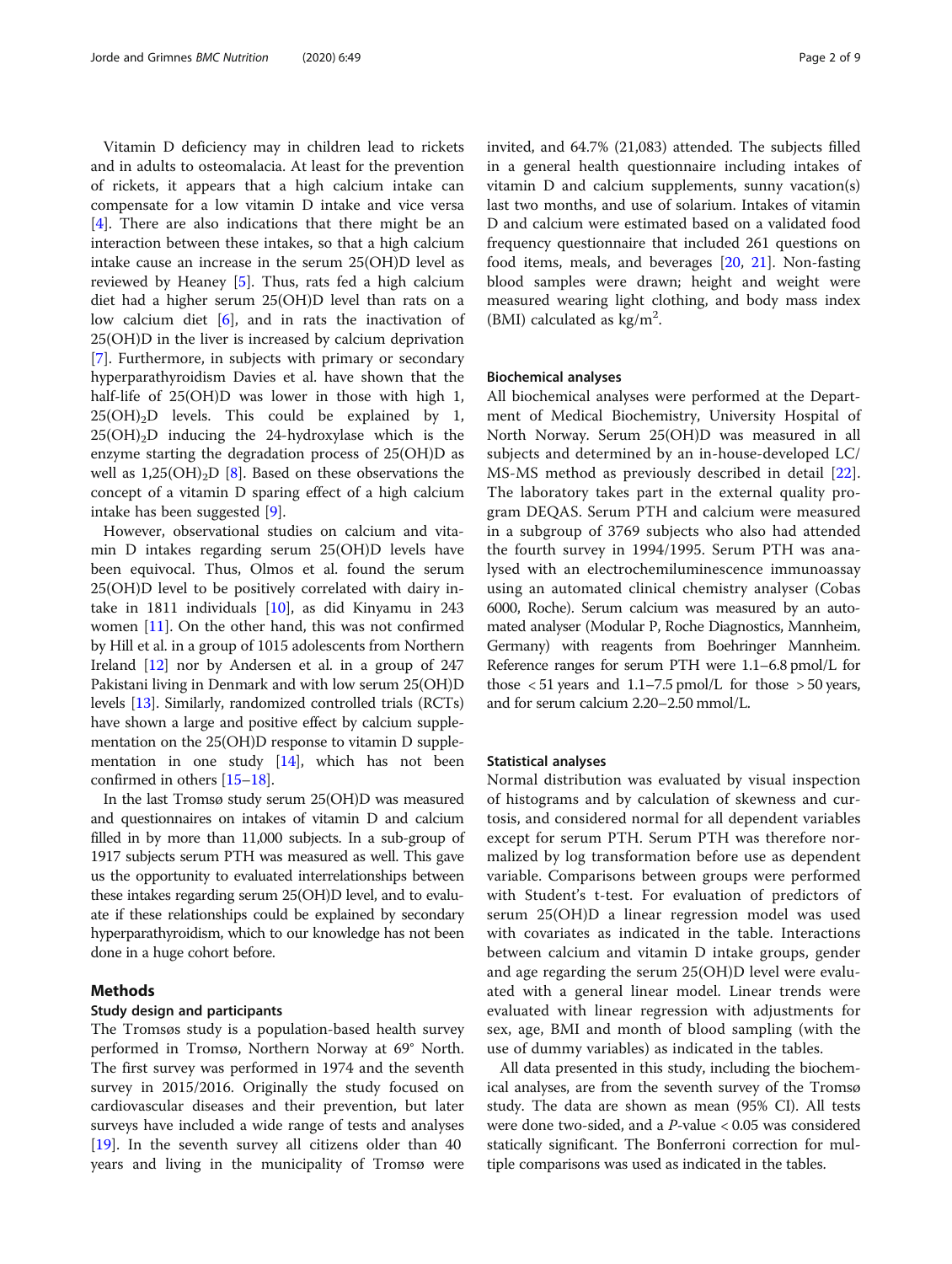## Results

## Main study

A total of 13,743 subjects had completed datasets regarding vitamin D and calcium intakes and valid serum 25(OH)D measurement. Among these, 2466 had been on a recent sunny holiday and among the remainder, 27 were using solarium on a regular basis, leaving 11,250 subjects (5982 females and 5268 males) who were included in the present analyses. Among these, 6.7% used calcium tablets daily, and 37.2% used cod liver oil and/or omega-3 fish oil capsules and/or other supplements with vitamin D on a daily basis, and 12.7% were daily smokers. The mean serum 25(OH)D level was 62.2 nmol/L, and 29.6% of the subjects had serum  $25(OH)D <$ 50 nmol/L. Other characteristics are shown in Table 1.

In a linear regression model with serum 25(OH)D as dependent variable, female gender, age and vitamin D intake were significant positive predictors of serum 25(OH)D, whereas BMI and calcium intake were significant negative predictors (Supplemental Table [1](#page-7-0)).

However, there was a significant interaction between calcium and vitamin D intakes regarding  $25(OH)D(P \lt c)$ 0.001). Furthermore, when doing this analysis stratified for vitamin D intake, there was in the lowest vitamin D intake group  $\left( < 7 \text{ µg/d} \right)$  a significant interaction between sex and calcium intake regarding serum 25(OH)D  $(P < 0.01)$ . The relations between serum 25(OH)D, vitamin D and calcium intakes were therefore analysed for all subjects together as well as sex stratified. There were no interactions with age.

With increasing vitamin D intake there was a significant increase in serum 25(OH)D in all calcium intake groups in both genders. With increasing calcium intake there was in the low vitamin D intake group  $\left($  < 7  $\mu$ g/d) a significant increase in serum 25(OH)D in the females but not in the males. In the males and when both genders were analysed together, there was with increasing calcium intake a non-significant decrease in serum 25(OH)D in the 7–13.9 μg vitamin D/d intake group, whereas in the two highest vitamin D intake groups  $(14.0-20.9 \text{ and } > 20.9 \text{ µg/d})$  there was a significant decrease in serum 25(OH)D. In these two vitamin D intake groups the difference in serum 25(OH)D between those with the lowest and highest calcium intake was  $\sim 10\%$ (Table [2](#page-3-0) and Figs. [1,](#page-4-0) [2](#page-4-0) and [3\)](#page-4-0).

## Sub-group study

A total of 1917 subjects (1089 females and 828 males) had valid data-sets as above, valid serum PTH measurement and serum calcium < 2.51 nmol/L, and were included in the sub-group analyses. Among these, 11.8% used calcium tablets daily, and 53.2% used cod liver oil and/or omega-3 fish oil capsules and/or other supplements with vitamin D on a daily basis. Their other baseline characteristics are shown in Table 1. In general,

**Table 1** Characteristics of the participants in the main cohort and the sub-study

|                                      | All subjects      | <b>Males</b>      | <b>Females</b>       |
|--------------------------------------|-------------------|-------------------|----------------------|
| Main cohort <sup>a</sup>             |                   |                   |                      |
| $\mathsf{N}$                         | 11,250            | 5268              | 5982                 |
| Age (years)                          | 58.3 (58.1, 58.5) | 58.5 (58.2, 58.8) | 58.0 (57.7, 58.3)*   |
| BMI ( $kg/m2$ )                      | 27.3 (27.2, 27.4) | 27.7 (27.6, 27.8) | 26.9 (26.8, 27.1)*** |
| Serum 25(OH)D (nmol/L)               | 62.2 (62.0, 62.7) | 59.2 (58.7, 59.8) | 65.1 (64.5, 65.6)*** |
| Vitamin D intake (ug/d) <sup>c</sup> | 14.1 (14.0, 14.3) | 14.5 (14.2, 14.7) | 13.9 (13.6, 14.1)**  |
| Calcium intake (mg/d) <sup>c</sup>   | 1188 (1177, 1199) | 1247 (1231, 1264) | 1136 (1121, 1151)*** |
| Sub-study <sup>b</sup>               |                   |                   |                      |
| N                                    | 1917              | 828               | 1089                 |
| Age (years)                          | 70.2 (69.8, 70.6) | 70.7 (70.3, 71.3) | 69.9 (69.3, 70.4)    |
| BMI ( $kg/m2$ )                      | 27.4 (27.2, 27.6) | 27.6 (27.3, 27.8) | 27.4 (27.1, 27.6)    |
| Serum 25(OH)D (nmol/L)               | 68.2 (67.3, 69.2) | 65.3 (64.0, 66.7) | 70.4 (69.2, 71.7)*** |
| Serum PTH (pmol/L)                   | 5.8(5.7, 5.9)     | 5.9(5.7, 6.0)     | $5.8$ $(5.7, 5.9)$   |
| Serum calcium (mmol/L)               | 2.36 (2.36, 2.36) | 2.35 (2.35, 2.36) | 2.37 (2.36, 2.37)*** |
| Vitamin D intake $(ug/d)^c$          | 14.9 (14.4, 15.4) | 15.2 (14.5, 15.9) | 14.6 (14.0, 15.3)    |
| Calcium intake (mg/d) <sup>c</sup>   | 1168 (1140, 1195) | 1199 (1157, 1241) | 1144 (1108, 1181)    |

\*P < 0.05, \*\*P < 0.01, \*\*\*P < 0.001. Student's t-test versus males and Substept and Tom 25(OH) D measurement, not been on a sunny vacation last 2 months, and not a Subjects in the Tromsø study with valid food frequency que taking solarium regularly

<sup>b</sup> As in the main cohort but with valid serum PTH measurement and with serum calcium < 2.51 mmol/L

<sup>c</sup>Including supplements

The data are mean (95% CI). The P values are not adjusted for multiple testing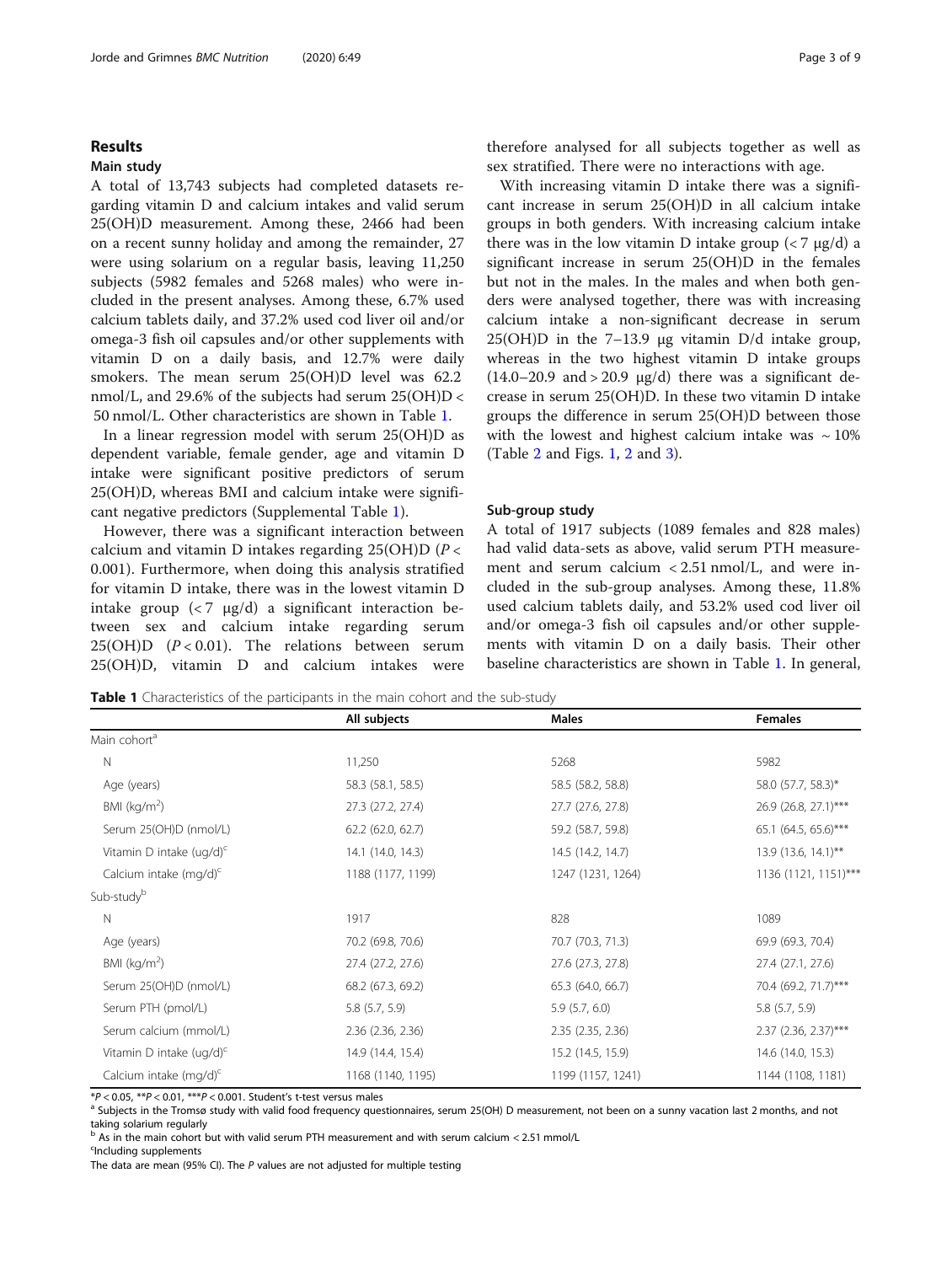<span id="page-3-0"></span>

| Table 2 Serum 25(OH)D in relation to calcium and vitamin D intakes in all subjects and gender specific in the 11,250 subjects in the |  |  |  |
|--------------------------------------------------------------------------------------------------------------------------------------|--|--|--|
| main cohort                                                                                                                          |  |  |  |

|                          | Calcium intake§<br>$< 500$ mg/d   |                                                                                                                                                                                                                                                                                                                                                                                                                                                            | Calcium intake§<br>500-999 mg/d |                                | Calcium intake§<br>1000-1499 mg/d |                                | Calcium intake§<br>$>1499$ mg/d |                                |
|--------------------------|-----------------------------------|------------------------------------------------------------------------------------------------------------------------------------------------------------------------------------------------------------------------------------------------------------------------------------------------------------------------------------------------------------------------------------------------------------------------------------------------------------|---------------------------------|--------------------------------|-----------------------------------|--------------------------------|---------------------------------|--------------------------------|
|                          | n                                 | Serum 25(OH)D<br>(mmol/L)                                                                                                                                                                                                                                                                                                                                                                                                                                  | n                               | Serum 25(OH)D<br>(mmol/L)      | n                                 | Serum 25(OH)D<br>(mmol/L)      | n                               | Serum 25(OH)D<br>(mmol/L)      |
| All subjects‡            |                                   |                                                                                                                                                                                                                                                                                                                                                                                                                                                            |                                 |                                |                                   |                                |                                 |                                |
| Vitamin D intake (ug/d)§ |                                   |                                                                                                                                                                                                                                                                                                                                                                                                                                                            |                                 |                                |                                   |                                |                                 |                                |
| < 7.0                    | 444                               | 56.2 (54.3, 58.0)                                                                                                                                                                                                                                                                                                                                                                                                                                          | 1396                            | 54.8 (53.8, 56.7)              | 874                               | 56.7 (55.2, 58.1)              | 302                             | 56.7 (54.3, 59.1)              |
| $7.0 - 13.9$             | 223                               | 60.8 (58.1, 63.5)                                                                                                                                                                                                                                                                                                                                                                                                                                          | 1360                            | 60.8 (59.8, 61.9)              | 1531                              | 59.7 (58.7, 60.6)              | 943                             | 57.8 (56.5, 59.0)#             |
| $14.0 - 20.9$            | 69                                | 69.1 (64.0, 74.1)                                                                                                                                                                                                                                                                                                                                                                                                                                          | 513                             | 69.0 (67.3, 70.8)              | 624                               | 66.6 (65.0, 68.2)              | 553                             | 62.5 (60.8, 64.2)#**           |
| > 20.9                   | 77                                | 76.2 (71.1, 81.2) <sup>+</sup>                                                                                                                                                                                                                                                                                                                                                                                                                             | 666                             | 74.3 (72.7, 76.0)+             | 871                               | 72.5 (71.2, 73.8)+             | 804                             | 69.6 (68.2, 71.1)#**†          |
| Males#                   |                                   |                                                                                                                                                                                                                                                                                                                                                                                                                                                            |                                 |                                |                                   |                                |                                 |                                |
| Vitamin D intake (ug/d)§ |                                   |                                                                                                                                                                                                                                                                                                                                                                                                                                                            |                                 |                                |                                   |                                |                                 |                                |
| < 7.0                    | 165                               | 54.5 (51.7, 57.3)                                                                                                                                                                                                                                                                                                                                                                                                                                          | 530                             | 52.3 (50.7, 53.9)              | 363                               | 52.3 (50.3, 54.2)              | 139                             | 49.8 (47.1, 52.6)              |
| $7.0 - 13.9$             | 93                                | 57.3 (53.0, 61.6)                                                                                                                                                                                                                                                                                                                                                                                                                                          | 635                             | 57.3 (55.8, 58.8)              | 815                               | 56.8 (55.6, 58.1)              | 536                             | 54.4 (52.8, 56.0)              |
| $14.0 - 20.9$            | 29                                | 62.5 (57.4, 67.7)                                                                                                                                                                                                                                                                                                                                                                                                                                          | 208                             | 66.6 (63.7, 69.5)              | 284                               | 62.6 (60.5, 64.7)              | 321                             | 59.0 (56.9, 61.1)#**           |
| > 20.9                   | 32                                | 77.7 (68.9, 86.5) <sup>+</sup>                                                                                                                                                                                                                                                                                                                                                                                                                             | 286                             | 72.3 (69.9, 74.6) <sup>+</sup> | 401                               | 70.5 (68.7, 72.4) <sup>+</sup> | 431                             | 65.9 (64.1, 67.7)#**+          |
| Females#                 |                                   |                                                                                                                                                                                                                                                                                                                                                                                                                                                            |                                 |                                |                                   |                                |                                 |                                |
| Vitamin D intake (ug/d)§ |                                   |                                                                                                                                                                                                                                                                                                                                                                                                                                                            |                                 |                                |                                   |                                |                                 |                                |
| < 7.0                    | 279                               | 57.2 (54.7, 59.7)                                                                                                                                                                                                                                                                                                                                                                                                                                          | 866                             | 56.4 (55.0, 57.7)              | 511                               | 59.8 (57.8, 61.8)              | 163                             | 62.6 (59.1, 66.2)#*            |
| $7.0 - 13.9$             | 130                               | 63.4 (59.9, 66.8)                                                                                                                                                                                                                                                                                                                                                                                                                                          | 725                             | 64.0 (62.5, 65.5)              | 716                               | 62.9 (61.5, 64.4)              | 407                             | 62.2 (60.4, 64.1)              |
| $14.0 - 20.9$            | 40                                | 73.9 (66.2, 81.6)                                                                                                                                                                                                                                                                                                                                                                                                                                          | 305                             | 70.7 (68.5, 73.0)              | 340                               | 70.0 (67.6, 72.3)              | 232                             | 67.4 (64.6, 70.2)              |
| > 20.9                   | 45<br>$\mathbf{1}$ $\mathbf{c}$ . | 75.1 (68.9, 81.4) <sup>+</sup><br>$\mathbf{A} = \mathbf{A} \mathbf{A} + \mathbf{B} \mathbf{A} + \mathbf{B} \mathbf{A} + \mathbf{B} \mathbf{A} + \mathbf{B} \mathbf{A} + \mathbf{B} \mathbf{A} + \mathbf{B} \mathbf{A} + \mathbf{B} \mathbf{A} + \mathbf{B} \mathbf{A} + \mathbf{B} \mathbf{A} + \mathbf{B} \mathbf{A} + \mathbf{B} \mathbf{A} + \mathbf{B} \mathbf{A} + \mathbf{B} \mathbf{A} + \mathbf{B} \mathbf{A} + \mathbf{B} \mathbf{A} + \mathbf{B$ | 380                             | 75.9 (73.7, 78.1) <sup>+</sup> | 470                               | 74.2 (72.4, 76.0)+             | 373                             | 73.9 (71.8, 76.1) <sup>+</sup> |

#P < 0.01. Linear trend for serum 25(OH)D across calcium intake groups without adjustments

\*P < 0.05, \*\*P < 0.01. Linear trend for serum 25(OH)D across calcium intake groups with sex, age, BMI and month of blood sampling (using dummy variables) as covariates

†P < 0.001. Linear trend for serum 25(OH)D across vitamin D intake groups without adjustments as well as with sex, age, BMI and month of blood sampling (using dummy variables) as covariates

‡ Subjects in the Tromsø study with valid food frequency questionnaires, serum 25(OH)D measurement, not been on a sunny vacation last 2 months, and not taking solarium regularly

§Including supplements

The data are mean (95% CI). The P values are adjusted for multiple testing with a factor of 4

these subjects were older and had higher serum 25(OH)D levels than those in the main cohort.

As expected the serum PTH levels were highest in the subjects with the lowest calcium and vitamin D intakes. However, this was only significant for a few of the vitamin D and calcium intake subgroups (Table [3\)](#page-5-0). As in the main study there was in the females a significant  $(P<0.001)$  increase in serum 25(OH)D with increasing calcium intake in those with a low vitamin D intake, whereas there in both genders was a decrease in serum 25(OH)D with increasing calcium intake in those with higher vitamin D intakes (Table [4](#page-6-0)). The same pattern was seen if dividing the cohort in subjects with serum PTH below or above 5.35 pmol/L (the median PTH level), which is illustrated for the females in Figs. [4](#page-7-0) and [5](#page-7-0).

## **Discussion**

In the present study we have found a negative association between calcium intake and serum 25(OH)D,

except in females with a low vitamin D intake where the association was positive. Furthermore, these associations were seen in subjects with low as well as high serum PTH levels.

Our results are at difference with previous observational studies on calcium intake and serum 25(OH)D [[14](#page-8-0)–[18](#page-8-0)]. There are two likely explanations for this. Firstly, there was an interaction between calcium and vitamin D intakes as well as between genders regarding serum 25(OH)D, and analysing the cohorts without proper stratification as in our study could possibly mask the true relations. Furthermore, the difference in serum 25(OH)D level between those with high and low calcium intakes was approximately 10%, and accordingly, a large number of subjects need to be included, as in our study, to show significant effects.

It is difficult to find a plausible explanation for the mainly negative association between calcium intake and serum 25(OH)D. One could hypothesize that in a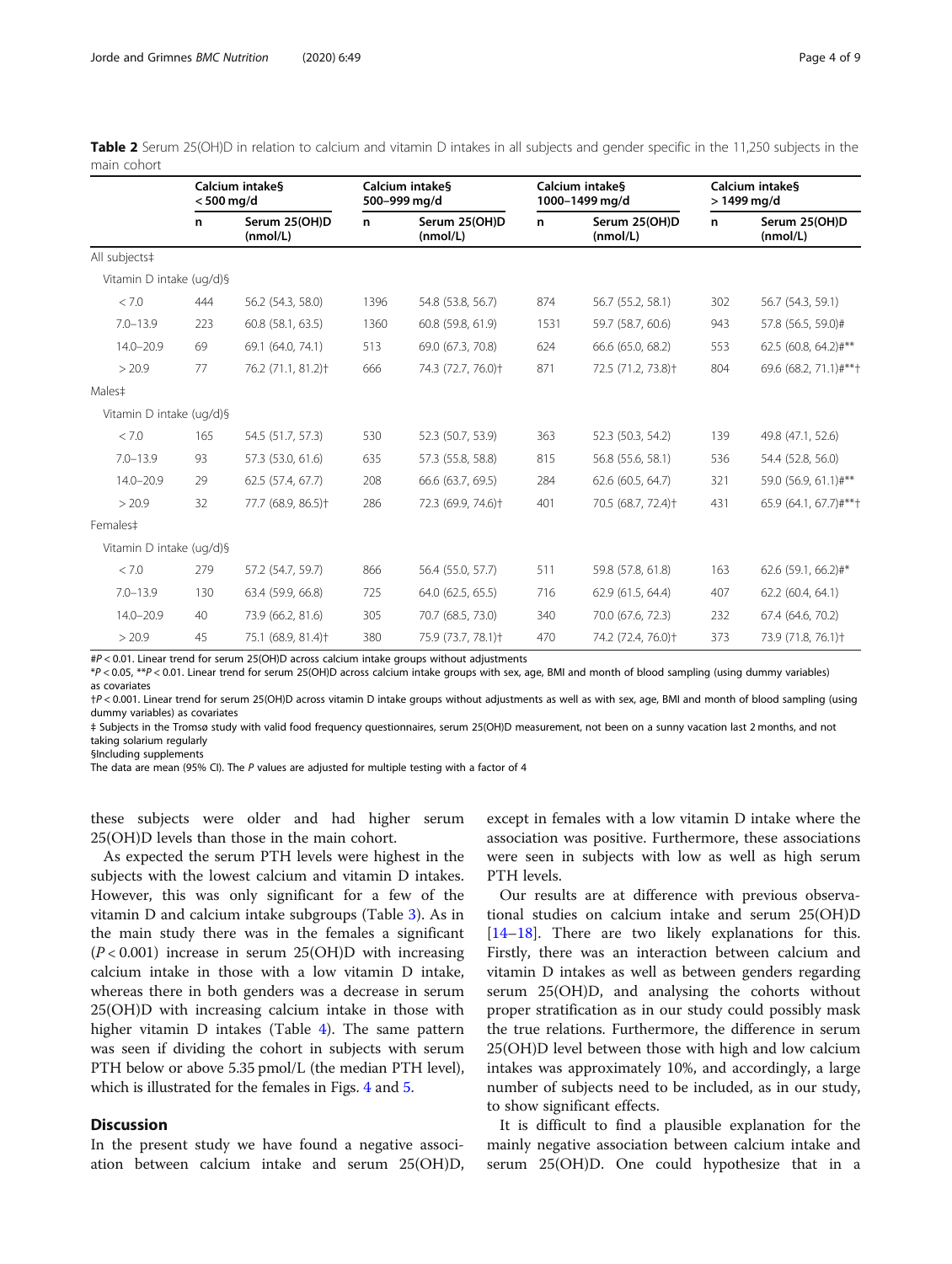<span id="page-4-0"></span>

situation with a low calcium intake it would be important for the body to conserve its 25(OH)D stores and therefore reduce the 24-hydroxylation of 25(OH)D to the inactive  $24,25(OH)_{2}D$  form. However, low calcium intake and thereby low serum calcium levels stimulate the PTH secretion which increases the renal 1-hydroxylation of 25(OH)D to the active form 1,  $25(OH)<sub>2</sub>D$  which in turn increases the intestinal calcium absorption. This process cause removal of 25(OH)D from the circulation. Additionally,  $1,25(OH)_2D$  activates the 24-





hydroxylase which starts the degradation and thus the elimination of  $25(OH)D$  [[1\]](#page-7-0). One would therefore expect that a low calcium intake should reduce, and not increase the serum 25(OH)D level. These PTH related mechanisms could therefore theoretically offer an explanation for the positive association between calcium intake and serum 25(OH)D in the females with low vitamin D intake. However, since the same patters of relation between calcium intake and serum 25(OH)D were seen when stratifying these females according to serum PTH levels, this cannot be the explanation.

The main calcium source is dairy products and subjects with a high calcium intake therefore also have a high phosphate intake, which will trigger the secretion of fibroblast growth factor 23 (FGF23). FGF23 will reduce the intestinal phosphate absorption by reducing the 1,25(OH)<sub>2</sub>D level through increased catabolism of  $1,25(OH)_{2}D$  as well as  $25(OH)D$  [[23\]](#page-8-0). Unfortunately we did not measure serum FGF23 nor serum phosphate and this explanation therefore purely speculative. Another explanation could be that the absorption of vitamin D was reduced by a high calcium intake which thereby would be associated with a lower serum 25(OH)D level. The absorption of vitamin D is assumed to be through passive diffusion as well as by membrane carriers, and may be increased by concomitant fat ingestion [[24\]](#page-8-0). Furthermore, intestinal calcium ingestion may, by the formation of calcium-fatty acid soaps, which are excreted in the faeces, cause a slight reduction in intestinal fat absorption [[25](#page-8-0)]. However, this reduction is less than  $5 g/d$  [[26\]](#page-8-0), which is probably too low to significantly affect the vitamin D absorption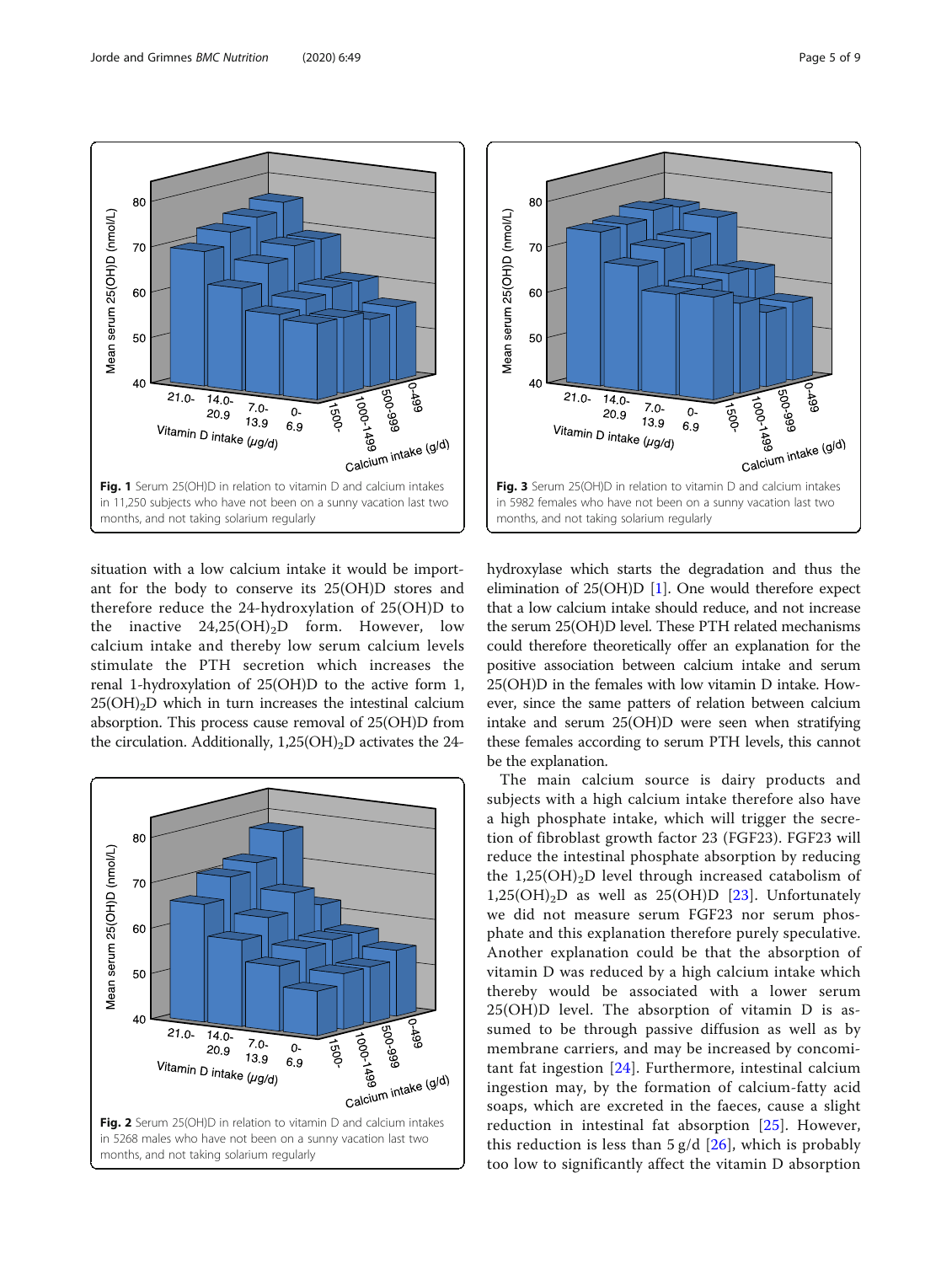|                          |                | Calcium intake§<br>$< 500$ mg/d |     | Calcium intake§<br>500-999 mg/d |     | Calcium intake§<br>1000-1499 mg/d |     | Calcium intakes<br>$>1499$ mg/d |  |
|--------------------------|----------------|---------------------------------|-----|---------------------------------|-----|-----------------------------------|-----|---------------------------------|--|
|                          | n              | Serum PTH (pmol/L)              | n   | Serum PTH (pmol/L)              | n   | Serum PTH (pmol/L)                | n   | Serum PTH (pmol/L)              |  |
| All subjects#            |                |                                 |     |                                 |     |                                   |     |                                 |  |
| Vitamin D intake (ug/d)§ |                |                                 |     |                                 |     |                                   |     |                                 |  |
| < 7.0                    | 86             | $6.3$ $(5.8, 6.9)$              | 230 | $5.9$ $(5.6, 6.2)$              | 125 | 5.8(5.5, 6.2)                     | 53  | $5.7$ (5.0, 6.5)                |  |
| $7.0 - 13.9$             | 44             | $6.6$ $(5.7, 7.4)$              | 225 | 5.9(5.7, 6.2)                   | 236 | $5.9$ $(5.6, 6.1)$                | 119 | $6.0$ (5.6, 6.4)                |  |
| $14.0 - 20.9$            | 15             | 7.4 (5.0, 9.8)                  | 85  | $5.8$ $(5.4, 6.3)$              | 130 | $5.6$ $(5.3, 6.0)$                | 104 | 5.8(5.3, 6.2)                   |  |
| > 20.9                   | 16             | 5.7(4.5, 6.9)                   | 143 | $5.7$ $(5.4, 6.1)$              | 151 | $5.4$ (5.0, 5.9)                  | 155 | $5.3$ $(5.1, 5.6)$              |  |
| Males#                   |                |                                 |     |                                 |     |                                   |     |                                 |  |
| Vitamin D intake (ug/d)§ |                |                                 |     |                                 |     |                                   |     |                                 |  |
| < 7.0                    | 28             | $6.9$ $(5.6, 8.2)$              | 92  | $5.8$ $(5.4, 6.2)$              | 44  | $5.8$ $(5.2, 6.5)$                | 19  | 5.9 (4.4, 7.5)                  |  |
| $7.0 - 13.9$             | 21             | $7.0$ $(5.4, 8.6)$              | 103 | $6.1$ (5.6, 6.6)                | 107 | $6.0$ $(5.6, 6.4)$                | 66  | $6.1$ (5.6, 6.7)                |  |
| $14.0 - 20.9$            | $\overline{4}$ | 5.7(4.4, 6.9)                   | 33  | 5.6 $(4.9, 6.4)$                | 56  | $5.6$ $(5.0, 6.2)$                | 50  | $6.1$ $(5.4, 6.8)$              |  |
| > 20.9                   | $\overline{4}$ | 5.7(1.2, 9.5)                   | 68  | $5.6$ $(5.2, 6.0)$              | 62  | $5.6$ (4.5, 6.7)                  | 71  | $5.2$ (4.9, 5.6) <sup>+</sup>   |  |
| Females#                 |                |                                 |     |                                 |     |                                   |     |                                 |  |
| Vitamin D intake (ug/d)§ |                |                                 |     |                                 |     |                                   |     |                                 |  |
| < 7.0                    | 58             | $6.1$ $(5.6, 6.6)$              | 138 | $6.0$ $(5.6, 6.4)$              | 81  | 5.8(5.4, 6.2)                     | 34  | $5.6$ (4.7, 6.5)                |  |
| $7.0 - 13.9$             | 23             | $6.1$ $(5.3, 6.9)$              | 122 | 5.8 (5.5, 6.1)                  | 129 | $5.8$ $(5.4, 6.2)$                | 53  | $5.8$ (5.2, 6.4)                |  |
| $14.0 - 20.9$            | 11             | 8.0 (4.7, 11.4)                 | 52  | $6.0$ $(5.3, 6.6)$              | 74  | $5.7$ $(5.3, 6.1)$                | 54  | $5.4$ (5.0, 5.9)#               |  |
| > 20.9                   | 12             | 5.7(4.2, 7.2)                   | 75  | $5.8$ $(5.3, 6.3)$              | 89  | $5.3$ (5.0, 5.7)                  | 84  | $5.4$ (5.0, 5.8)                |  |

<span id="page-5-0"></span>Table 3 Serum PTH in relation to calcium and vitamin D intakes in all subjects and gender specific in 1917 subjects in the sub-study

#P < 0.05. Linear trend for serum PTH across calcium intake groups without adjustments

†P < 0.05. Linear trend for serum PTH across vitamin D intake groups without adjustments as well as with sex, age, BMI and month of blood sampling (using dummy variables) as covariates

‡ Subjects in the Tromsø study with valid food frequency questionnaires, serum 25(OH)D measurement, not been on a sunny vacation last 2 months, not taking solarium regularly, with valid serum PTH measurement, and with serum calcium < 2.51 mmol/L.

§ Including supplements

The data are mean (95% CI). The P values are adjusted for multiple testing with a factor of 4

and can therefore hardly explain our findings. Additionally, we have no plausible hypotheses for why the positive association between calcium intake and serum 25(OH)D in subjects with low vitamin D intake was seen in women only, since there was no major gender differences regarding calcium and vitamin D intakes, age, BMI and PTH. If our findings are not the results of unaccounted for confounding, we therefore have to postulate the existence of unknown physiological process that regulate the vitamin D metabolism in response to calcium intake. In this regard the concept of the personal vitamin D response index should be considered [[27](#page-8-0)]. According to this concept, the molecular response to supplementation with vitamin D, such as changes in the epigenetic status and the respective transcription of genes, varies considerably between individuals. Hence, the measured serum 25(OH)D may not necessarily reflect the true impact of vitamin D and calcium supplementation on vitamin D metabolism in a given individual.

Our study was purely observational and we can therefore not imply causality between calcium intake and the serum 25(OH)D level. This has to be tested in randomized controlled trials (RCTs) for which there are only a few relevant ones. Thus, in a study by Goussous et al., 52 subjects were given 800 IU vitamin D/d and randomized to 500 mg calcium twice daily or placebo for 90 days. In the calcium group the mean serum 25(OH)D increased 16.2 nmol/L versus 17.4 nmol/L in the control group  $[16]$  $[16]$ . Similarly, in a study by McCullough et al. 92 subjects were randomized to 800 IU vitamin D/d, 2000 mg calcium, both or placebo for 6 months. The increase in serum 25(OH)D was almost identical, 25 and 26 nmol/L respectively, in those with and without additional calcium [[17\]](#page-8-0). In a study by Grant et al. on prevention of low trauma fractures, 5292 subjects were randomized to 800 IU vitamin D/d, 1000 mg calcium/d, both or placebo, and serum 25(OH)D measured before and after one year in a subgroup of 60 subjects. In those allocated to combined vitamin D and calcium, serum 25(OH)D rose by 24.0 nmol/L, whereas the increase in those given vitamin D alone was  $24.3 \text{ nmol/L}$  [\[18](#page-8-0)]. And finally, in a study by Cashman et al. including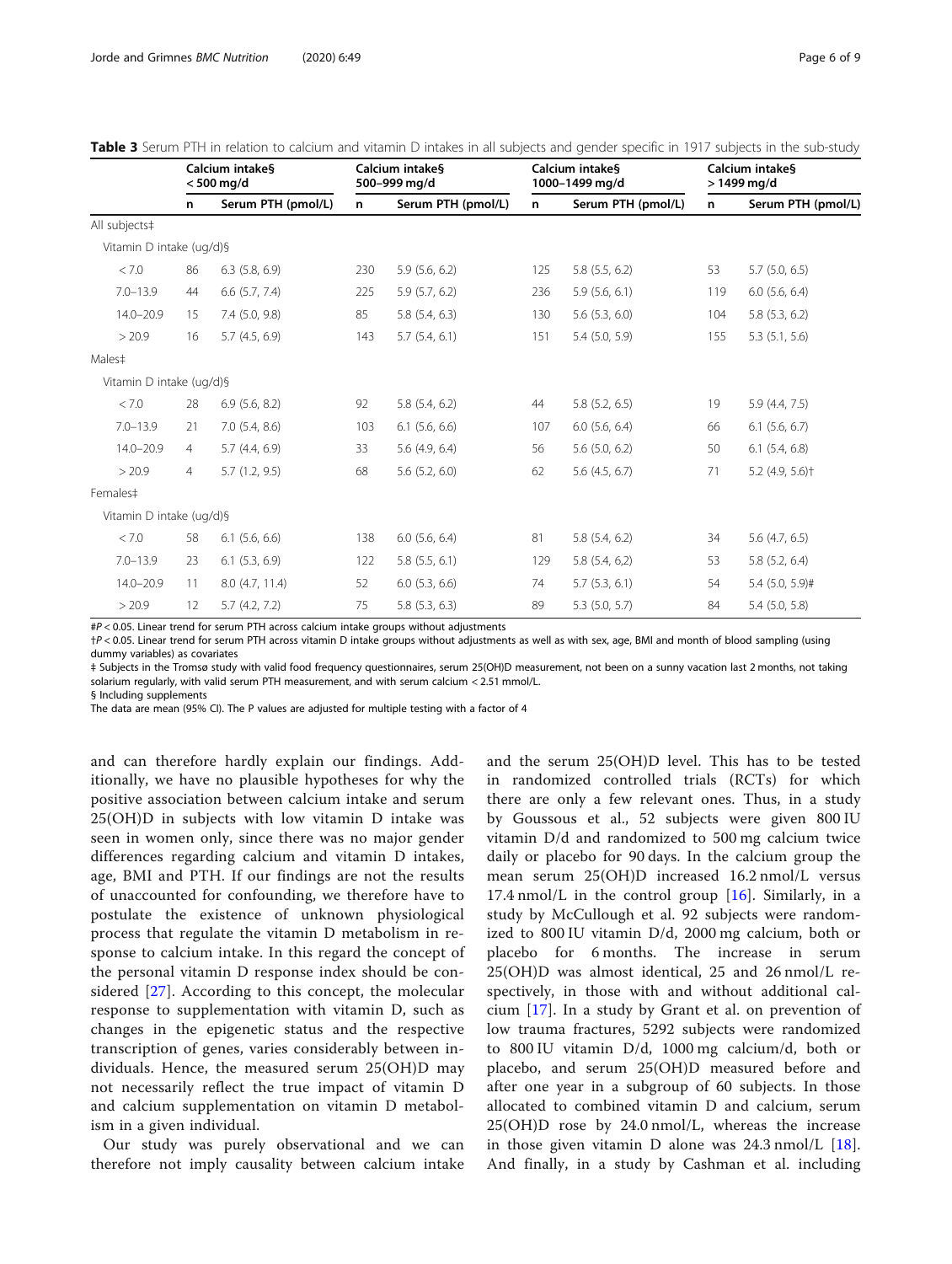|                          | Calcium intake§<br>$< 500$ mg/d |                                | Calcium intakes<br>500-999 mg/d |                                | Calcium intake§<br>1000-1499 mg/d |                                | Calcium intakes<br>$>1499$ mg/d |                                |
|--------------------------|---------------------------------|--------------------------------|---------------------------------|--------------------------------|-----------------------------------|--------------------------------|---------------------------------|--------------------------------|
|                          | n                               | Serum 25(OH)D<br>(mmol/L)      | n                               | Serum 25(OH)D<br>(mmol/L)      | n                                 | Serum 25(OH)D<br>(mmol/L)      | n                               | Serum 25(OH)D<br>(mmol/L)      |
| All subjects‡            |                                 |                                |                                 |                                |                                   |                                |                                 |                                |
| Vitamin D intake (ug/d)§ |                                 |                                |                                 |                                |                                   |                                |                                 |                                |
| < 7.0                    | 86                              | 59.4 (55.4, 63.5)              | 230                             | 60.4 (57.9, 62.9)              | 125                               | 63.8 (60.2, 67.4)              | 53                              | 69.3 (62.2, 76.4)##*           |
| $7.0 - 13.9$             | 44                              | 61.7 (55.3, 68.1)              | 225                             | 66.2 (63.4, 69.1)              | 236                               | 66.2 (63.6, 68.8)              | 119                             | 65.3 (62.0, 68.6)              |
| $14.0 - 20.9$            | 15                              | 81.6 (70.3, 92.8)              | 85                              | 75.1 (69.9, 80.2)              | 130                               | 71.2 (67.7, 74.7)              | 104                             | 67.8 (64.1, 71.4)#*            |
| > 20.9                   | 16                              | 81.1 (68.0, 94.2) <sup>+</sup> | 143                             | 74.5 (71.3, 77.6) <sup>+</sup> | 151                               | 76.6 (73.5, 79.8) <sup>+</sup> | 155                             | 75.4 (72.4, 78.5) <sup>+</sup> |
| Males#                   |                                 |                                |                                 |                                |                                   |                                |                                 |                                |
| Vitamin D intake (ug/d)§ |                                 |                                |                                 |                                |                                   |                                |                                 |                                |
| < 7.0                    | 28                              | 58.7 (51.2, 65.5)              | 92                              | 59.4 (55.7, 63.1)              | 44                                | 57.8 (53.1, 62.6)              | 19                              | 54.6 (45.9, 63.2)              |
| $7.0 - 13.9$             | 21                              | 56.6 (46.6, 66.6)              | 103                             | 63.3 (59.4, 67.1)              | 107                               | 63.8 (60.0, 67.6)              | 66                              | 61.8 (57.4, 66.2)              |
| $14.0 - 20.9$            | $\overline{4}$                  | 76.6 (50.1, 103.0)             | 33                              | 74.4 (64.2, 84.6)              | 56                                | 67.1 (62.4, 71.8)              | 50                              | 61.6 (56.3, 66.9)#*            |
| > 20.9                   | $\overline{4}$                  | 81.8 (35.2, 128.5)             | 68                              | 75.7 (70.6, 80.8) <sup>+</sup> | 62                                | 75.2 (70.9, 79.4) <sup>+</sup> | 71                              | 71.0 (67.3, 74.7) <sup>+</sup> |
| Females#                 |                                 |                                |                                 |                                |                                   |                                |                                 |                                |
| Vitamin D intake (ug/d)§ |                                 |                                |                                 |                                |                                   |                                |                                 |                                |
| < 7.0                    | 58                              | 59.8 (54.6, 64.9)              | 138                             | 61.1 (57.8, 64.4)              | 81                                | 67.1 (62.2, 71.9)              | 34                              | 77.5 (68.5, 86.6)##**          |
| $7.0 - 13.9$             | 23                              | 66.3 (58.0, 74.7)              | 122                             | 68.7 (64.6, 72.8)              | 129                               | 68.2 (64.7, 71.7)              | 53                              | 69.7 (64.7, 74.7)              |
| $14.0 - 20.9$            | 11                              | 83.4 (68.7, 98.1)              | 52                              | 75.5 (69.7, 81.2)              | 74                                | 74.3 (69.3, 79.3)              | 54                              | 73.4 (68.7, 78.2)              |
| > 20.9                   | 12                              | 80.9 (65.4, 96.3) <sup>+</sup> | 75                              | 73.3 (69.4, 77.3) <sup>+</sup> | 89                                | 77.7 (73.2, 82.2) <sup>+</sup> | 84                              | 79.2 (74.6, 83.7)              |

<span id="page-6-0"></span>Table 4 Serum 25(OH)D in relation to calcium and vitamin D intakes in all subjects and gender specific in 1917 subjects in the sub-study

#P < 0.05, ## < 0.01. Linear trend for serum 25(OH)D across calcium D intake groups without adjustments

\*P < 0.05, \*\*P < 0.01. Linear trend for serum 25(OH)D across calcium intake groups with sex, age, BMI and month of blood sampling (using dummy variables) as covariates

†P < 0.001. Linear trend for serum 25(OH)D across vitamin D intake groups without adjustments as well as with sex, age, BMI and month of blood sampling (using dummy variables) as covariates

‡ Subjects in the Tromsø study with valid food frequency questionnaires, serum 25(OH)D measurement, not been on a sunny vacation last 2 months, not taking solarium regularly, with valid serum PTH measurement, and with serum calcium < 2.51 mmol/L

§ Including supplements

The data are mean (95% CI). The P values are adjusted for multiple testing with a factor of 4

125 subjects stratified according to calcium intake and given 800 IU vitamin D/d, there was no evidence of a 25(OH)D sparing effect of high calcium intake. However, in the subjects with a low calcium intake (< 700 mg/ d) the increase in mean serum 25(OH)D was nonsignificantly higher than in those with a high calcium intake (> 1000 mg/d) (26.1 nmol/L vs 20.0 nmol/l) [\[15\]](#page-8-0).

All of these studies have included relatively few subjects. Given that the effect probably is small and may be different in subgroups, larger studies are needed to settle this question. It is unlikely that a large RCT will be designed specifically for this purpose, but there is at least one large study performed with vitamin D intervention with or without additional calcium and with serum 25(OH)D measurements. Thus, in the study by Baron et al. 2259 participants with recently diagnosed adenomas and no known colorectal polyps remaining after colonoscopy, were assigned to vitamin D 1000 IU/ d, calcium 1200 mg/d, both or neither, with recurrence of adenoma as primary endpoint. Serum 25(OH)D was

measured at baseline and after 1 year. However, the serum 25(OH)D increase in the vitamin D alone vs the vitamin D plus calcium groups was not (as far as we have been able to find) specifically reported in their publications [[28\]](#page-8-0).

Our study has several limitations. Firstly, as an observational study we cannot conclude about causality. We did not measure serum  $1,25(OH)_2D$  and 24,  $25(OH)<sub>2</sub>D$ , nor did we do gene-expression studies, which would have been important from a mechanistically point of view. Our subjects had a mean age of 58 years and only 29.6% were vitamin D deficient (serum  $25(OH)D < 50$  nmol/L). Our results are therefore not relevant for children at risk of rickets. Although our study was population based, the subjects in the substudy were highly selected with mean age  $\sim$  70 years and with mean serum 25(OH)D as high as 70 nmol/L. On the other hand, our study also has strengths as we included a large number of subjects, which made it meaningful to do stratified analyses. The observation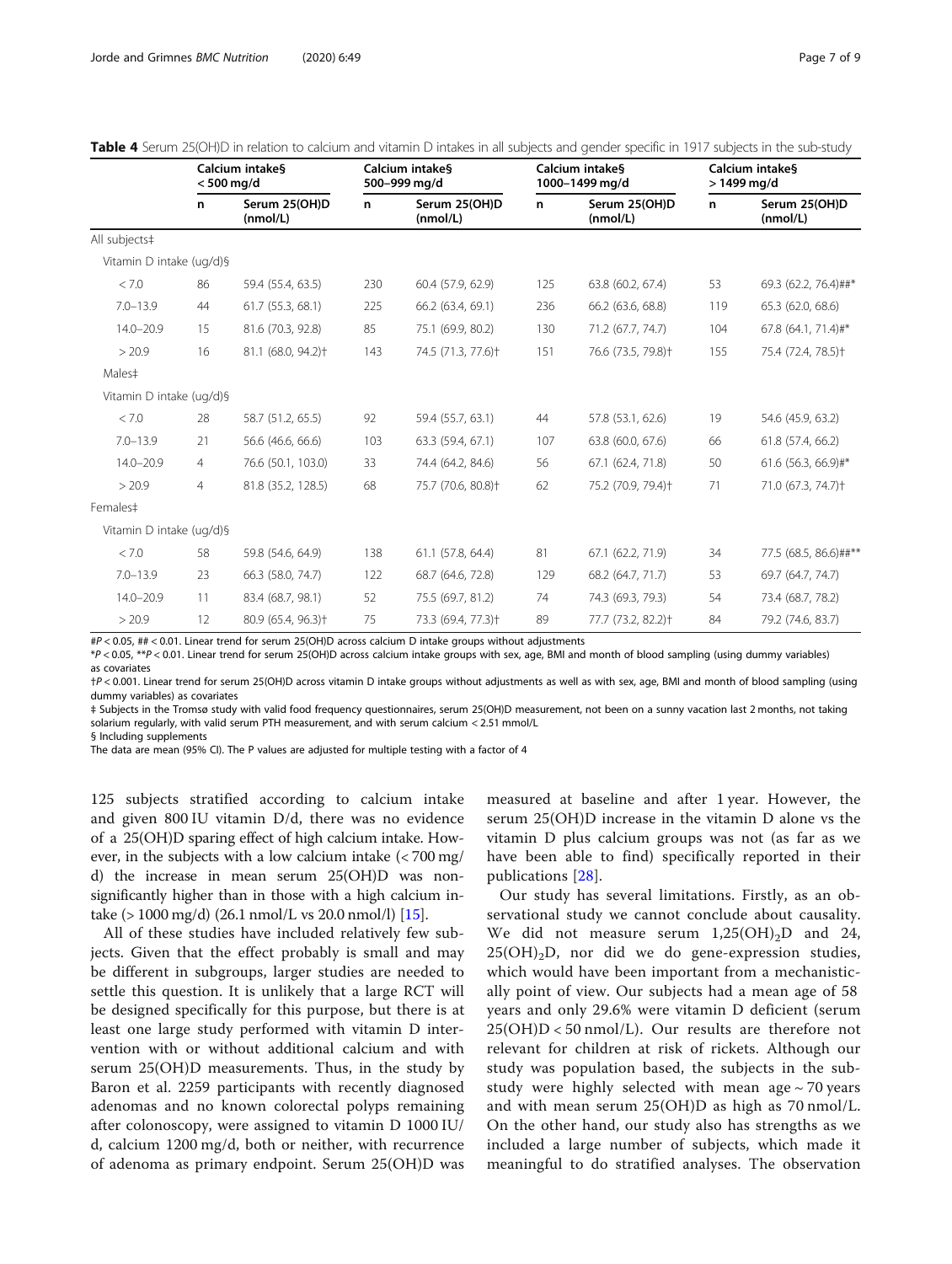<span id="page-7-0"></span>

of a negative association between calcium intake and serum 25(OH)D, at least in subjects with adequate vitamin D intake, was statistically highly significant and might reflect unknown aspects of vitamin D metabolism. Direct or indirect inhibition of 25-hydroxylation and/ or stimulation of 25(OH)D degradation by calcium are the most obvious pathways, that potentially could be verified by gene-expression studies.



## Conclusions

We have found serum 25(OH)D to decrease with increasing calcium intake, at least in subjects with an adequate intake of vitamin D. Our findings are hard to explain, but if confirmed in large intervention trials, studies aiming at explaining the underling mechanisms should be encouraged.

## Supplementary information

Supplementary information accompanies this paper at [https://doi.org/10.](https://doi.org/10.1186/s40795-020-00381-4) [1186/s40795-020-00381-4](https://doi.org/10.1186/s40795-020-00381-4).

Additional file 1: Table S1. A linear regression model with serum 25(OH)D as dependent variable and sex, age, BMI vitamin D and calcium intakes as covariates.

#### Abbreviations

BMI: Body mass index; FGF23: Fibroblast growth factor 23; PTH: Parathyroid hormone; RCTs: Randomized controlled trials; 1,25(OH)<sub>2</sub>D: 1,25dihydroxyvitamin D; 25(OH)D: 25-hydroxyvitamin D

#### Acknowledgements

The superb assistance from the staff at the Department of Medical Biochemistry at the University Hospital of North Norway is gratefully acknowledged.

## Authors' contributions

Conceptualization, methodology, investigation and resources R.J. and G.G.; Formal analysis, project administration and original draft preparation, R.J.; Review, editing, and funding acquisition R.J. and G.G. Both authors have read and approved the manuscript.

## Funding

The study was supported by grants from the North Norway Regional Health Authorities (grant number SFP1277–16) and UiT The Arctic University of Norway.

## Availability of data and materials

The datasets used in the study are not available publicly but can be made available upon application to the Tromsø Study ([tromsous@uit.no\)](mailto:tromsous@uit.no) [\(www.](http://www.tromsoundersokelsen.no) [tromsoundersokelsen.no](http://www.tromsoundersokelsen.no)).

## Ethics approval and consent to participate

The Tromsø study is approved by the Regional Committee for Medical and Health Research Ethics (REK Nord) and only participants with valid written consent were included.

#### Consent for publication

Not applicable.

### Competing interests

The authors declare that there is no conflict of interest that could be perceived as prejudicing the impartiality of the research reported.

## Received: 26 June 2020 Accepted: 9 September 2020 Published online: 02 November 2020

### References

- 1. DeLuca HF. Overview of general physiologic features and functions of vitamin D. Am J Clin Nutr. 2004;80:1689S–96S.
- 2. Holick MF, Binkley NC, Bischoff-Ferrari HA, Gordon CM, Hanley DA, Heaney RP, Murad MH, Weaver CM. Endocrine Society. Evaluation, treatment, and prevention of vitamin D deficiency: an Endocrine Society clinical practice guideline. J Clin Endocrinol Metab. 2011;96:1911–30.
- 3. Ross AC, Manson JE, Abrams SA, Aloia JF, Brannon PM, Clinton SK, Durazo-Arvizu RA, Gallagher JC, Gallo RL, Jones G, et al. The 2011 report on dietary